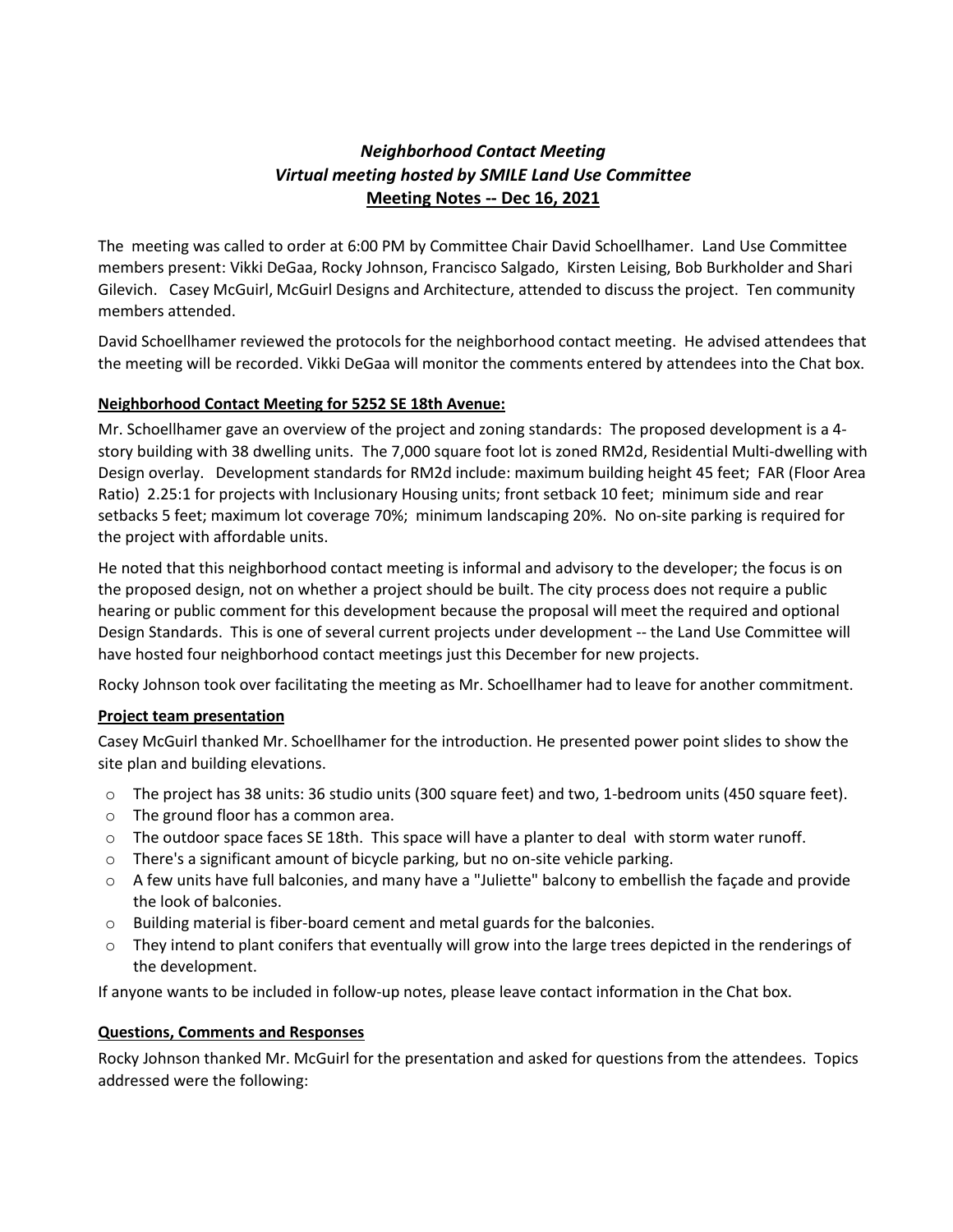Impact on existing structures. Concerns were raised about the impact on houses in the area and on the Hollywood Lights building, a warehouse on the lot to the east of the site. Mr. McGuirl said that the single house on the subject property will be demolished, but there are no impacts on adjacent houses. While the Hollywood Lights warehouse building is located right at the east property line, this project will not impact that structure.

Building permits: Mr. McGuirl said that they can file for building permits after they have completed the neighborhood contact meeting process.

Parking issues**:** Comments were made that the current on-street parking conditions are "abysmal" and that adding this development is a recipe for disaster. Mr. McGuirl said parking is always a concern, but they really don't have a good answer. The City's goal is to reduce or eliminate parking on a site so that there will be more space for dwellings.

Affordable housing or Section 8 housing: Mr. McGuirl said that to meet the Inclusionary Housing code, 15% of the apartments, six units, will be affordable, based on 80% of median family income for Portland. He has not seen the pro forma statement for the project, so doesn't know what the expected rental cost will be. That cost will be based on market conditions when the apartments are rented.

Construction impacts: Concerns were raised about impacts on on-street parking and street closures during construction**.** Several attendees said that SE 18th essentially functions as a one-way street due to parking and will become more dangerous. It was noted that there are no sidewalks to the south of the subject property. Also, there is a fire hydrant at the southwest corner of the property, so there's concern about blocking that during construction.

Mr. McGuirl said the 20 ft.-by-20 ft. outdoor common area in the northwest corner of the lot will be used to stage construction equipment throughout the project. He said there will probably be a sidewalk closure or partial closure at times and explained the signage for these periods. He will note these concerns in the construction documents, but added that they don't yet have a contractor who can address these details. He expects that construction will last 12 to 14 months. Street closure would happen for a few days when the utility connections need to be made, and there may be some half-street closures.

Neighborhood information:Given neighborhood interest to be informed about construction activities, Rocky Johnson asked Vikki DeGaa to explain having a neighborhood liaison during construction. She explained that for several other projects in the neighborhood, a resident who lived near the project volunteered to be a liaison between neighbors, including businesses, and the construction manager. She did this for the Meeting House development, the block between SE Rural and Ogden Streets, west of Milwaukie Ave. She acquired emails from interested neighbors, met weekly with the construction manager, and emailed project updates to neighbors. If anyone is interested in volunteering to do this, please contact Vikki DeGaa and she will help set up the process. She left her contact info in the Chat box. Mr. McGuirl said to definitely reach out to him when construction is closer to get contact information.

Traffic issues:There's concern that SE 18th cannot remain as a two-way street after this project. It's recommended that the developer: 1) look into how SE 18th will function as a one-way street; 2) realize that the city is "daylighting" intersections, removing parking at intersections to make them safer; that should happen here, but would reduce the amount of on-street parking; and, 3) it would be great if this project could extend the sidewalk to the south of the subject property so that the area at least gains a continuous sidewalk.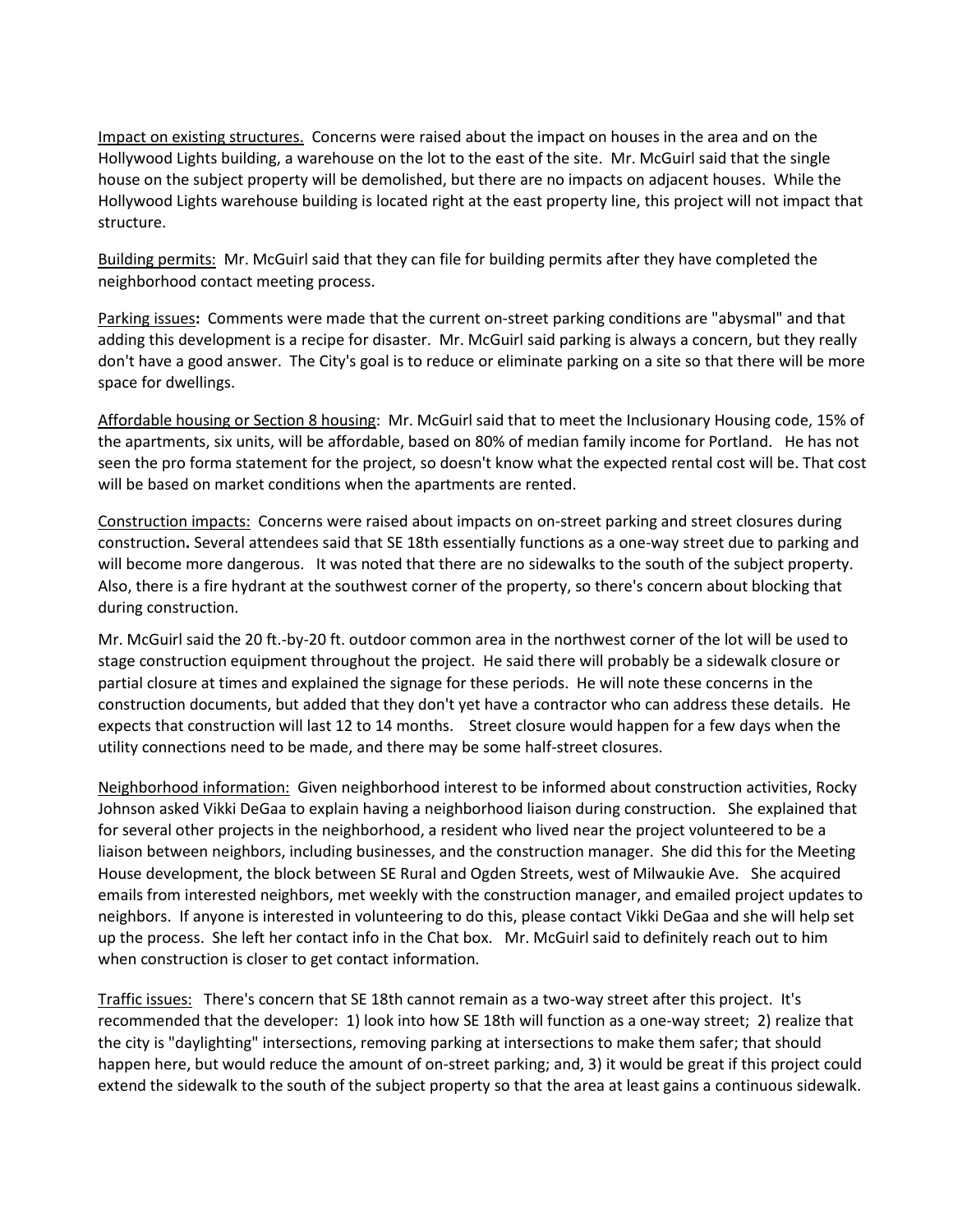Mr. McGuirl said they have not yet talked with PBOT, Portland Bureau of Transportation, about traffic issues. Also, extending the sidewalk beyond their own property would be a challenge.

Landscaping:Attendees asked about the type and size of trees to be planted, whether the landscape plan illustrated in the project images could really happen, and impact on existing trees. The community wants as many trees as possible.Mr. McGuirl said that the hedges illustrated along the south lot line may be replaced with a fence. The intent is to plant the conifers and evergreens so that the site would eventually have large trees. The flow-through planter in the northwest corner and other landscaping still work. He said that the parking strip in front of this property has only one big bush and that will be removed. The flowering cherry trees are in the parking strip in front of the adjoining lot to the north, and those trees will not be impacted. If the neighbors' preference is for trees similar to the flowering cherry, they could plant that type if it is a street tree allowed by the city. The Princess tree growing over the lot in its northeast corner will need to be trimmed back to the property line.

Apartment size and density: Comments were that the very small size of the units and the large number of units don't feel like they fit in here. This is very dense and over the top.

Building design / façade / building material:The attendees commented on building materials, design features that would meet Main Street design guidelines, full balconies vs. Juliette balconies, and the target market for renters. Mr. McGuirl said that the building material is fiber cement board with metal trim. For the Main Street design elements, he identified vertical windows and noted that their designers had looked at other Main Street design features. They will give more detail about the Main Street designs in their response letter. The number of full balconies is actually limited by the maximum allowed building coverage. He said that they can look at placing full balconies on the front of the building and fewer on the sides. He agreed that these units might be rentals for college students, and that they're too small for families.

In regard to other Main Street elements, a more articulated, significant cornice was discussed. Mr. McGuirl said that the building does have a band on the top, and even that's expensive. He noted that the Main Street guidelines include an example of a 4-story building and refer to that often, so they considered that in this design. He will pull out that reference and send to David Schoellhamer.

Other issues:Other concerns are that the arguments here are about parking and construction impacts, but neighbors can't really do anything about those. One person hoped that the city does not approve the permit and would love to raise concerns, but realizes the architect isn't going to change the parking. Rocky Johnson agreed and that we are all frustrated with this.

Design changes: People would like to see design changes before the permit is submitted because we residents will have to look at the building. Mr. McGuirl asked for suggestions.

Design issues: Some do not like fiber cement and prefer brick. Building looks like a white box with cutouts. However, don't just add some embellishment that doesn't fit with the building anyway. The building on NE corner of 18th and Insley has a chunky cornice, and he thinks that does NOT look good. He suggests a pop of color for the new building. Mr. McGuirl said that the city has improved requirements for fiber-cement, so it's a better product now, but that they could look at a brick base for the building. Mr. McGuirl said the metal was supposed to add the color.

History of zoning in this area: An attendee gave brief history of zoning for this area: When there was going to be a light rail station at Harold Street, the zoning was high density, multi-dwelling. When that station was